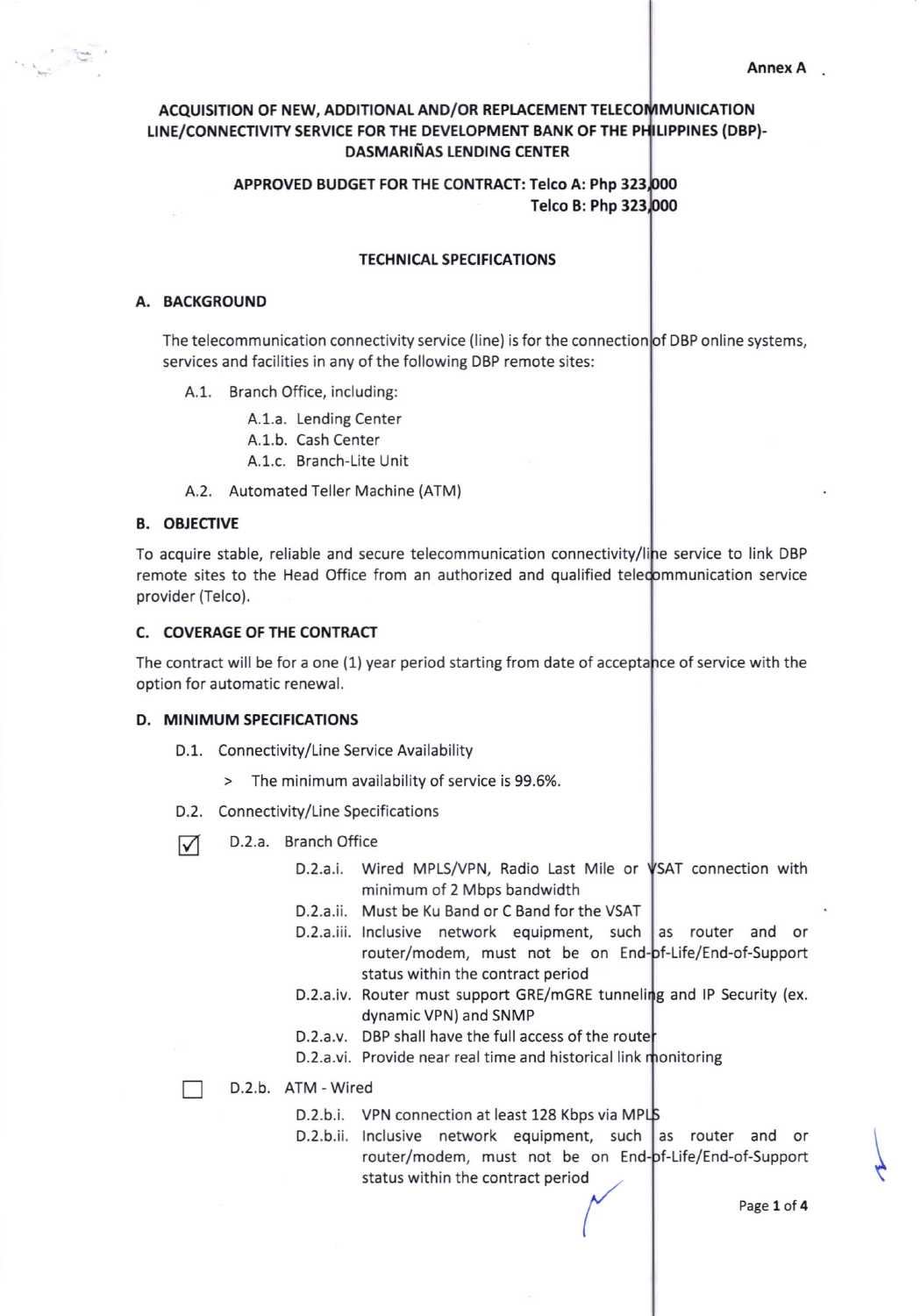ACQUISITION OF NEW, ADDITIONAL AND /OR REPLACEMENT OF TELECOMMUNICATION

LINE/ CONNECTIVITY SERVICE FOR THE DEVELOPMENT BANK OF THE PHILIPPINES (DBI

- D.2.b.iii. Support GRE tunneling and SNMP
- D.2.b.iv. Provide near real time and historical link monitoring
- D.2.c. ATM Wireless
	- 0.2.c.i. Provide data transmission function by publ GPRs/ GSM network or higher
		- D.2.a.vii. Inclusive network equipment, such as router and or router/modem, must not be on End-of-Life/End-of-Suppor status within the contract period
		- D.2.c.ii. Support GRE Tunneling and SNMP
		- D.2.c.iii. Provide GUI access for local and remote management
		- D.2.c.iv. Operate at -30~+75°C temperature
		- D.2.c.v. Has LED status indication
		- D.2.c.vi. Support RJ45 console port
		- D.2.c.vii. Include: 1 power cord, 2 antennas, 1 console cable, 1 set documentation
		- D.2.c.viii. Provide near real time and historical link monitoring
		- D.2.c.ix. Meet the average latency requirement of n<mark>ot greater than 200ms</mark> measured using the Ping utility or any simi**l**ar mobile applications
		- D.2.c.x.  $\,$  Meet signal requirement of not less than  $\rm 2$  bars measured using mobile or similar devices capable of said measurement
		- D.2.c.xi. DBP shall have full access to the Modem/R<mark>outer</mark>
- D.3. Support Services and lncident Management
	- D.3.a. The Telco shall provide 24 x 7 onsite, telephone and email support. For every service unavailability/downtime reported, the respon<mark>s</mark>e time shall be within thirty (30) minutes.
	- D.3.b. Upon the occurrence of service unavailability/downtime, the Telco shall:
		- D.3.b.i. Conduct problem isolation/resolution and link restoration activities
		- D.3.b.ii. Notification via electronic mail (E-mail) and telephone within one (1) hour of the occurrence
		- D.3.b.iii. Minimum of twice a day status report to BP via E-Mail
		- D.3.b.iv. Estimated time of arrival (ETA) if onsite activities required
		- D.3.b.v. Estimated time of resolution (ETR)
		- D.3.b.vi. Root cause
		- D.3.b.vii. Comply with DBP policies on security and confidentiality during support services.
	- D.3.c. The Telco shall submit an incident report stating the reason/s for the outage and detailing the steps undertaken to resolve a particular problem upon DBP's request.
- D.4. Service Performance Review
	- > The Telco shall conduct a performance review session at least once every quarter of a year

# E. TELECOMMUNICATION CONNECTIVITY/LINE REQUIREMENT CLASSIFICATION

The primary objective of the following provisions is to have multiple Te<mark>l</mark>cos per site, providing service redundancy, high availability and avoiding single point of failure.

 $\nabla$  E.1. New Telecommunication Line Requirement

\